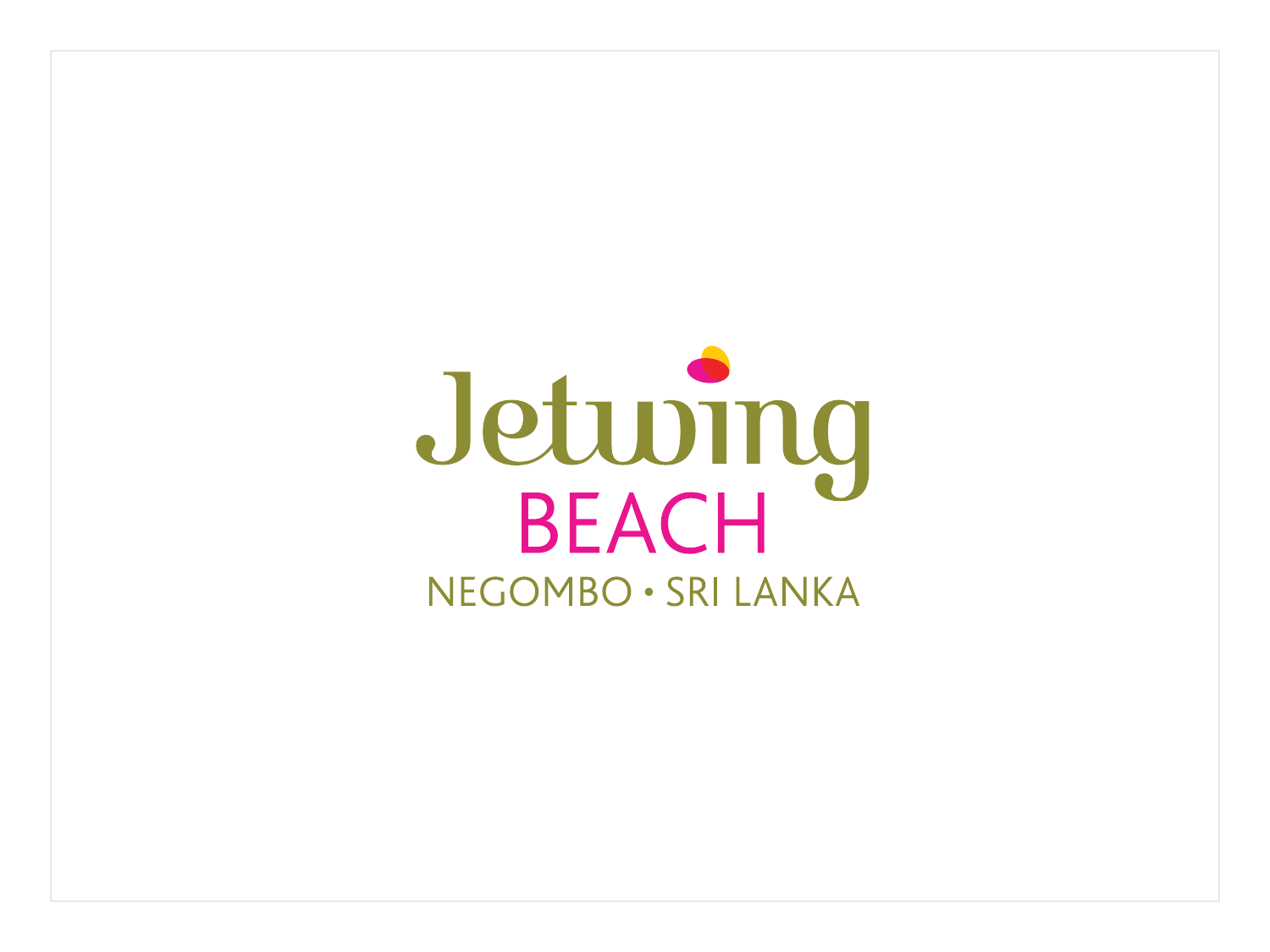



#### Paradise is yours

Make your every indulgence become a reality with personalised service at Jetwing Beach. Have your every whim catered to while you enjoy your stay in this lush and luxurious getaway in Negombo.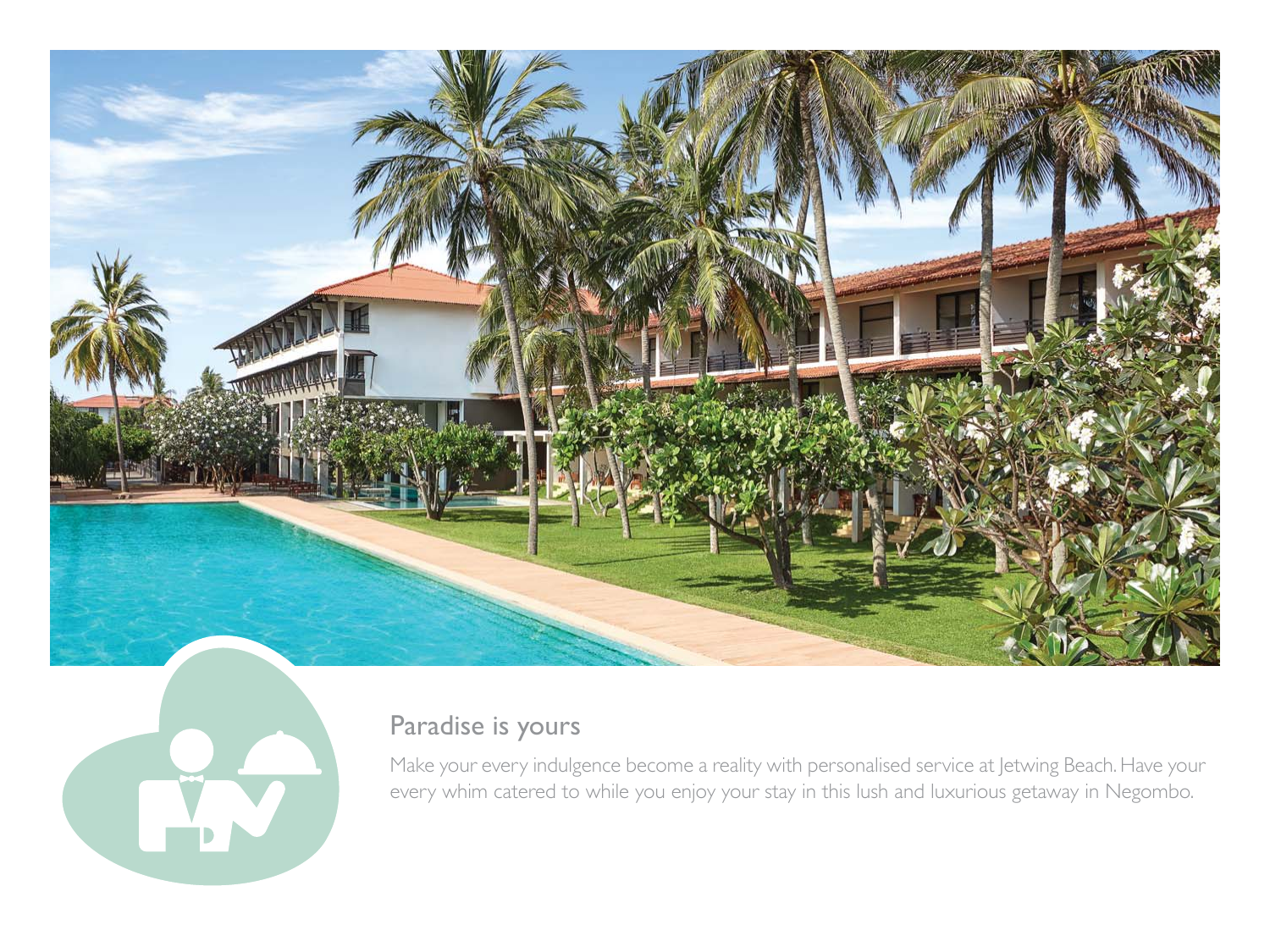



#### Welcoming shores

Relax and unwind anytime you like on the wide strip of beach adjoining the hotel. Be it an early morning walk, a bit of frolic or just sitting down with a good book, this pristine beach welcomes the discerning you.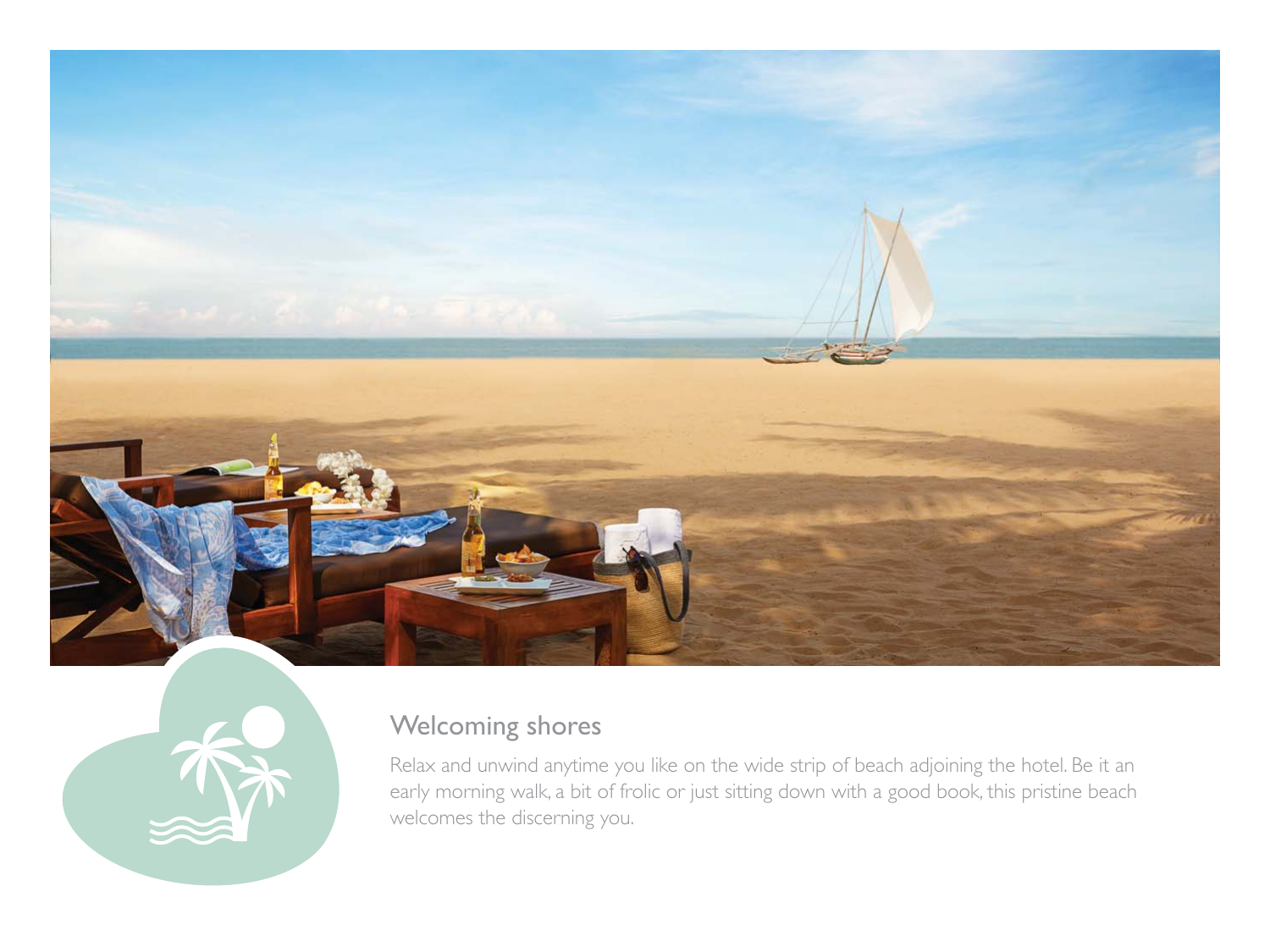



## Bringing you those 'moments'

Jetwing Beach remains an intimate and more private hotel for the mere reason of allowing you to rediscover yourself or those closest to you. Fall in love all over again or just get to know each other a lot more in an idyllic environment.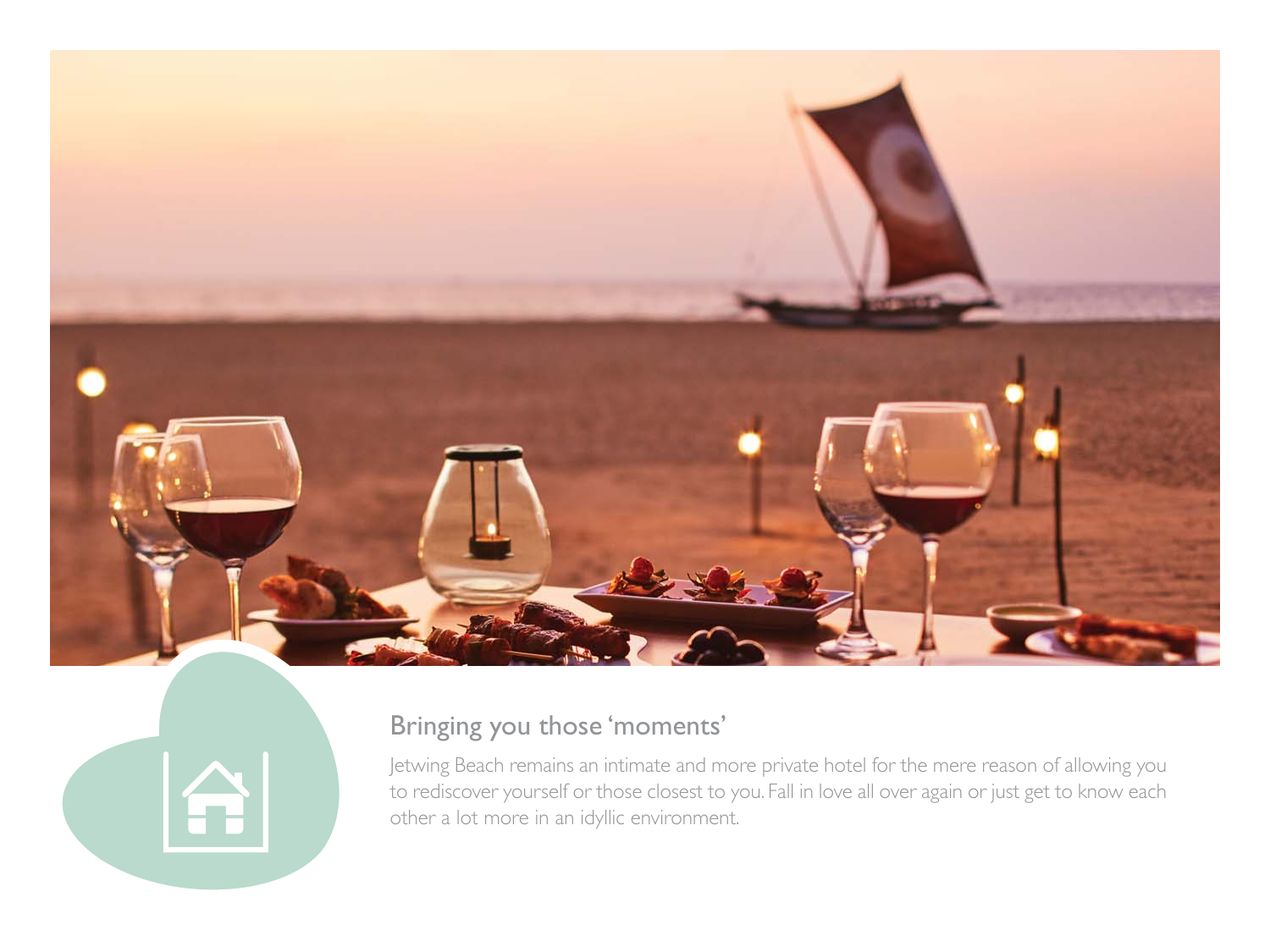



# Exemplifying cozy

Luxury meets homely. Enjoy all the modern amenities with that additional touch of warmth whilst you enjoy your stay at your home away from home.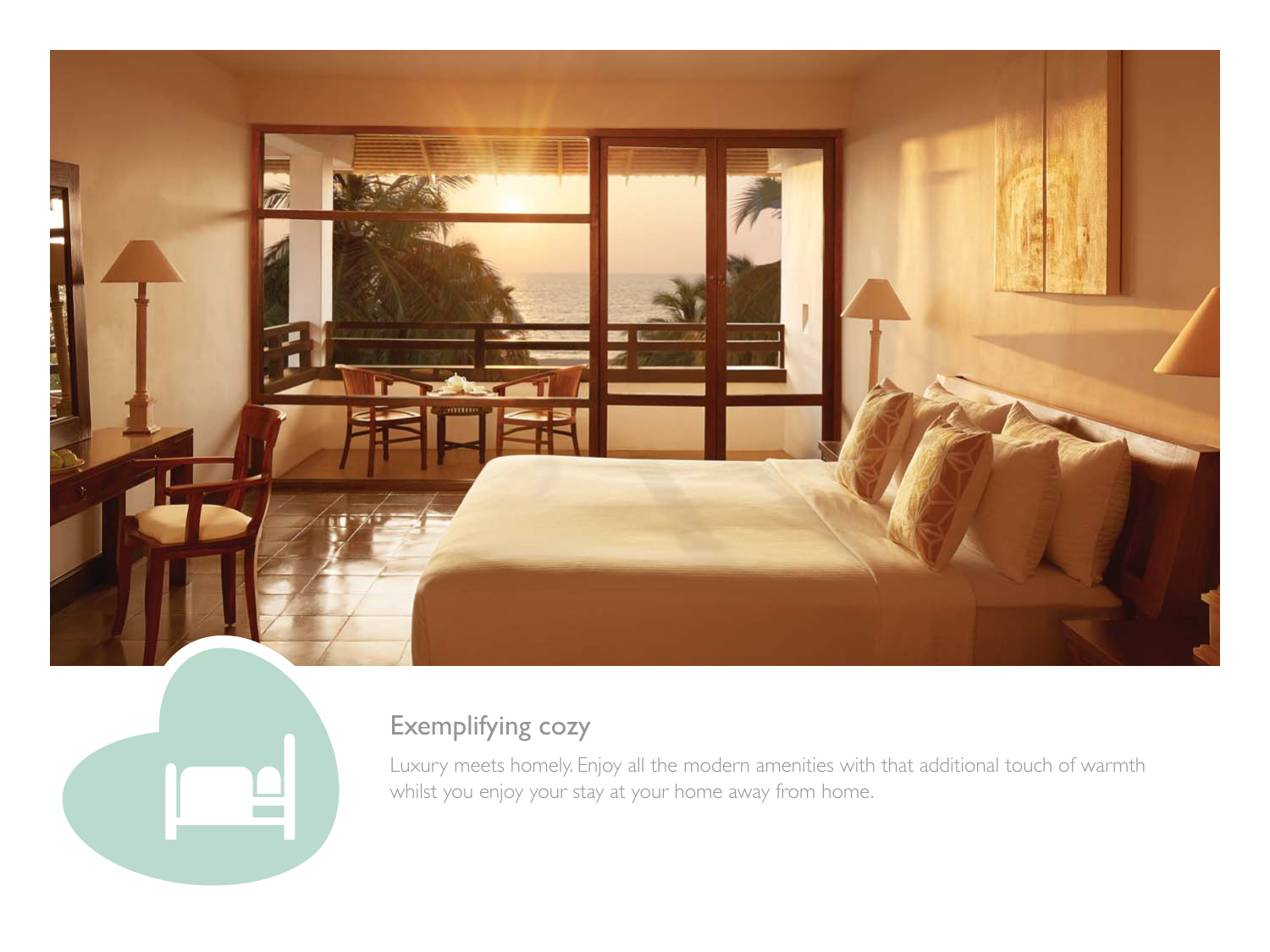



## Bask in nature's open glory

The luxurious suites have an open courtyard equipped with a rain shower, jacuzzi and two sun beds; anything else you require is just a phone call away.